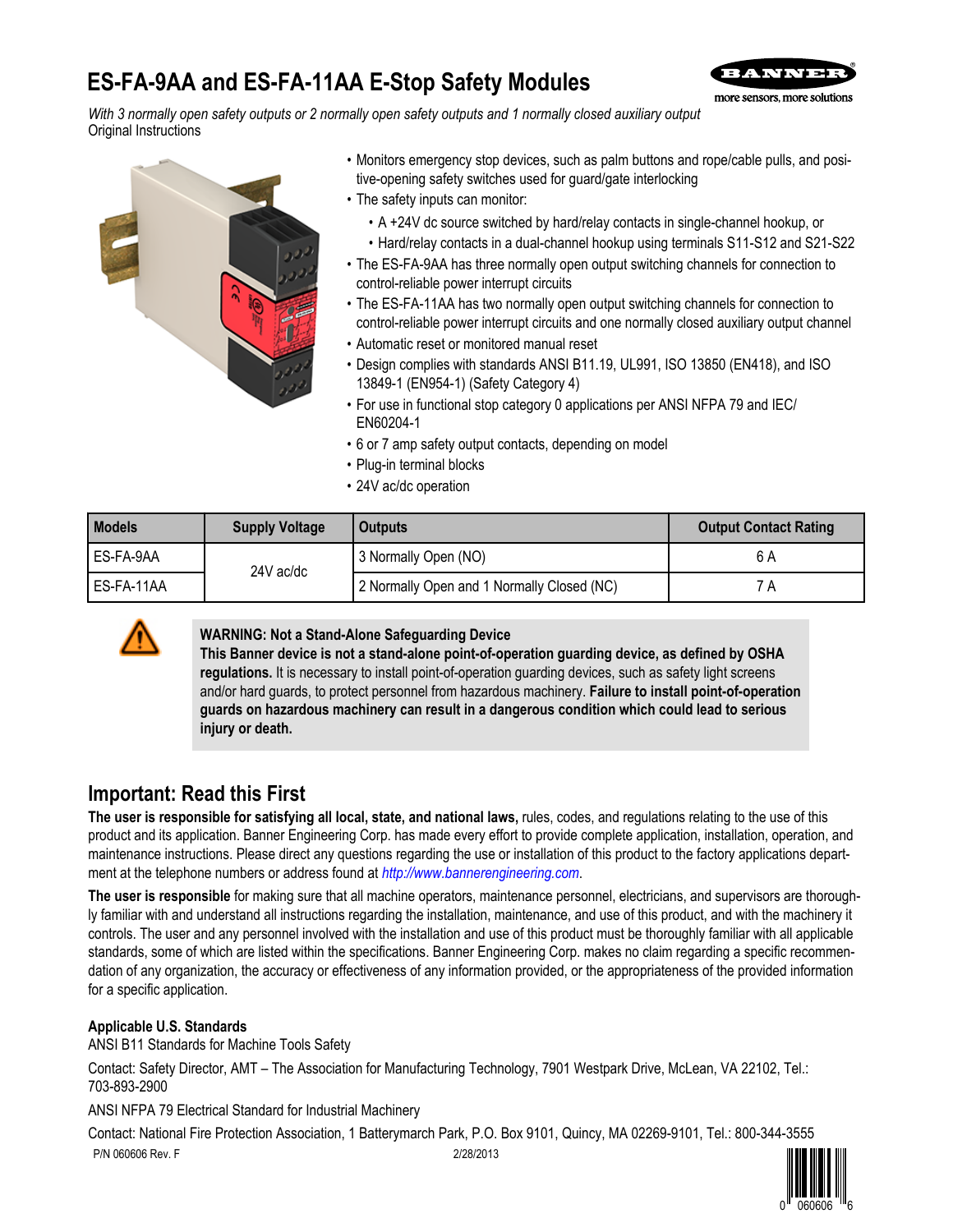<span id="page-1-0"></span>ANSI/RIA R15.06 Safety Requirements for Industrial Robots and Robot Systems

Contact: Robotic Industries Association, 900 Victors Way, P.O. Box 3724, Ann Arbor, MI 48106, Tel.: 734-994-6088

#### **Applicable International Standards**

ISO 12100-1 & -2 (EN 292-1 & -2) Safety of Machinery – Basic Concepts, General Principles for Design

ISO 13849-1 (EN 954-1) Safety-Related Parts of Control Systems

ISO 13850 (EN 418) Emergency Stop Devices, Functional Aspects – Principles for Design

IEC 60204-1 Electrical Equipment of Machines Part 1: General Requirements

Contact: Global Engineering Documents, 15 Inverness Way East, Englewood, CO 80112-5704, Tel.: 800-854- 7179

### **Certificate of Adequacy**

This Safety Module datasheet satisfies the requirements of Machinery Directive 2006/42/EC, Section 1.7.4 — instructions.

## **Overview**

An Emergency Stop Safety Module is used to increase the control reliability of an emergency stop circuit. As shown in the hookup drawings, the models ES-FA-9AA and ES-FA-11AA E-Stop Safety Modules are designed to monitor a 1-channel or 2-channel Estop switch. A 2-channel E-stop switch has two electrically isolated contacts.



#### **WARNING: Safety Categories**

The level of safety circuit integrity can be greatly affected by the design and installation of the safety devices and the means of interfacing of those devices. **A risk assessment must be performed to determine the appropriate safety circuit integrity level or safety category as described by ISO 13849-1 (EN 954-1) to ensure the expected risk reduction is achieved and all relevant regulations and standards are complied with.**



**Figure 1. Features and Terminals**

### **Safety Circuit Integrity and ISO 13849-1 (EN954-1) Safety Circuit Principles**

Safety circuits involve the safety-related functions of a machine that minimize the level of risk of harm. These safety-related functions can prevent initiation, or stop or remove a hazard. A failure of a safety-related function or its associated safety circuit may result in an increased risk of harm.

The integrity of a safety circuit depends on several factors, including fault tolerance, risk reduction, reliable and well-tried components, well-tried safety principles, and other design considerations.

Depending on the level of risk associated with the machine or its operation, an appropriate level of safety circuit performance must be incorporated. *ANSI/RIA R15.06 Industrial Robots*, *ANSI B11 Machine Tools*, *OSHA 29CFR1910.217 Mechanical Power Presses,* and *ISO 13849-1 (EN954-1) Safety-Related Parts of a Control System* standards provide details of the safety performance levels.

### **Safety Circuit Integrity Levels**

Safety circuits in International and European standards have been segmented into categories, depending on their ability to maintain their integrity in the event of a failure. The most recognized standard that details safety circuit integrity levels is ISO 13849-1 (EN954-1), which establishes five levels: Categories B, 1, 2, 3, and the most stringent, Category 4.

In the United States, the typical level of safety circuit integrity has been called "control reliability." Control reliability typically incorporates redundant control and self-checking circuitry and has been loosely equated to ISO 13849-1 Categories 3 and 4 (see CSA Z432 and ANSI B11.TR4).

If the requirements described by ISO 13849-1 (EN954-1) are to be implemented, a risk assessment must first be performed to determine the appropriate category, in order to ensure that the expected risk reduction is achieved. This risk assessment must also take into account national regulations, such as U.S. control reliability or European "C" level standards, to ensure that the minimum level of performance that has been mandated is complied with.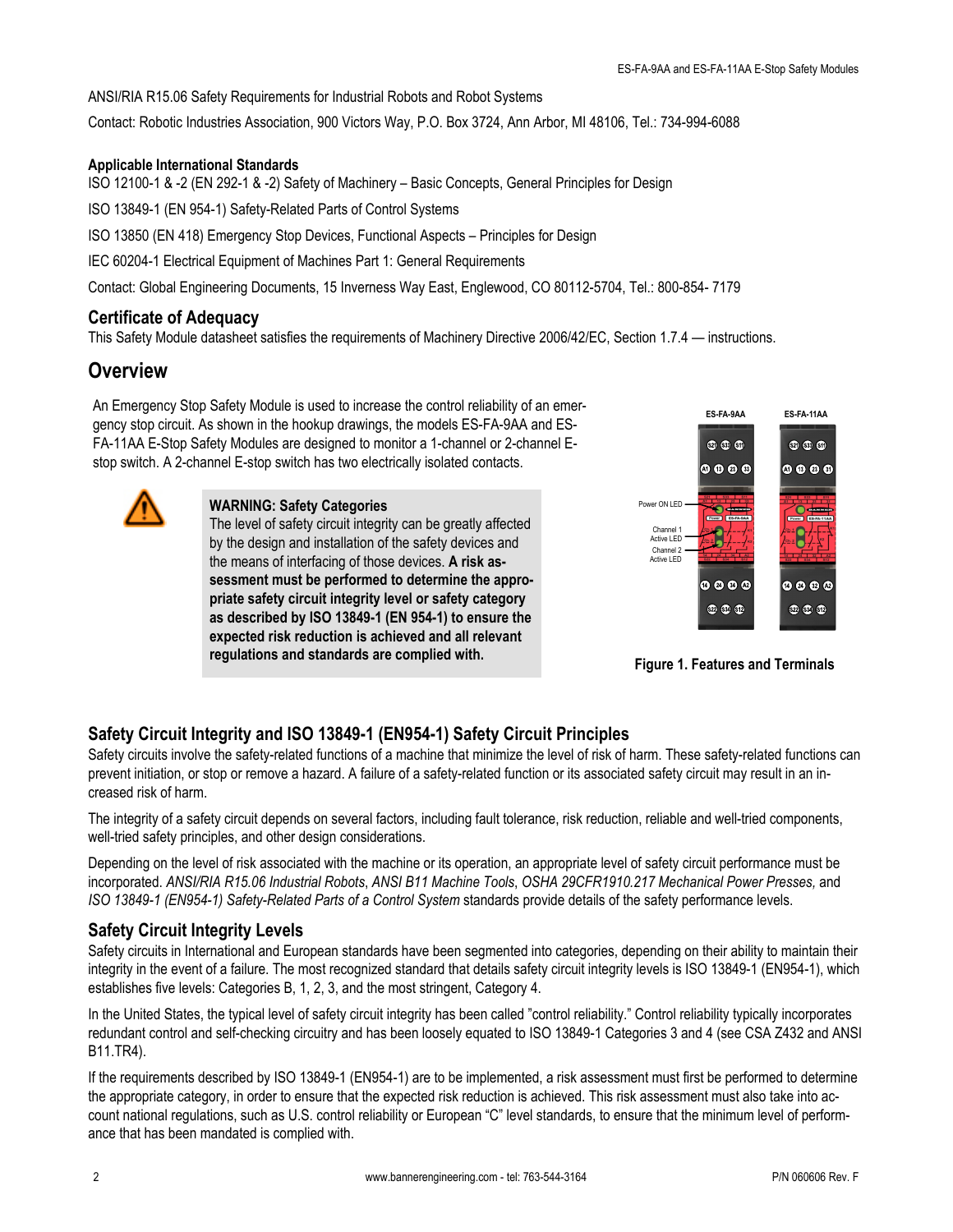### **Fault Exclusion**

An important concept within the category requirements of ISO 13849-1 is the probability of the occurrence of the failure, which can be decreased using the "fault exclusion" method. This method assumes that the possibility of certain well-defined failure(s) can be reduced to a point where the resulting fault(s) can be disregarded.

Fault exclusion is a tool a designer can use during the development of the safety-related part of the control system and the risk assessment process. It allows the designer to eliminate the possibility of various failures and justify it through the risk assessment process to meet the requirements of Categories 2, 3 or 4. See ISO 13849-1/-2 for further information.

### **Monitoring of Safety Devices**

Requirements vary widely for the level of control reliability or safety category per ISO 13849-1 (EN954-1) in safety applications. While Banner Engineering always recommends the highest level of safety in any application, it is the responsibility of the user to safely install, operate and maintain each safety system and comply with all relevant laws and regulations.

Although only two applications are listed, the Module can monitor a variety of devices as long as the input requirements are complied with (see Electrical Installation and Specifications). The Safety Module does not have 500 ms simultaneity between inputs and thus cannot be used for monitoring a two-hand control. In all cases, the safety performance (integrity) must reduce the risk from identified hazards as determined by the machine's risk assessment .



#### **WARNING: Emergency Stop Functions**

**Do not mute or bypass any Emergency Stop device.** ANSI B11.19, ANSI NFPA79 and IEC/EN 60204-1 require that **the Emergency Stop function remain active at all times.**

### **Emergency Stop Push Buttons and Rope/Cable Pull Switches**

The safety inputs can be interfaced with positive-opening switches to monitor an emergency-stop (E-stop) push button or rope/cable pull. The switch must provide one or two contacts for safety which are closed when the switch is armed. Once activated, the E-stop switch must open all its safety-rated contacts, and must require a deliberate action (such as twisting, pulling, or unlocking) to return to the closed-contact, armed position. The switch must be a "positive-opening" (or direct-opening) type, as described by IEC 60947-5-1.

Standards ANSI NFPA 79, IEC/EN 60204-1, and ISO 13850 specify additional emergency stop switch device requirements, including the following:

- Emergency-stop push buttons shall be located at each operator control station and at other operating stations where emergency shutdown is required.
- Stop and emergency-stop push buttons shall be continuously operable and readily accessible from all control and operating stations where located. Do not mute or bypass E-stop buttons or rope/cable pulls.
- Actuators of emergency-stop devices shall be colored red. The background immediately around the device actuator shall be colored yellow (where possible). The actuator of a push-button-operated device shall be of the palm or mushroom-head type.
- The emergency-stop actuator shall be a self-latching type.

#### **For Rope/Cable Pull Installations Only:**

- The wire rope should be easily accessible and visible along its entire length. Markers or flags may be fixed on the rope to increase its visibility.
- Mounting points, including support points, must be rigid.
- The rope should be free of friction at all supports. Pulleys are recommended.

Some applications may have additional requirements; comply with all relevant regulations. See the device manufacturer installation instructions for complete information (such as ES-..A-5A p/n 122365, SSA-EB..-.. p/n 111880, or RP-RM83F.. p/n 141245 data sheets).



**WARNING: Emergency Stop Functions**

**Do not mute or bypass any Emergency Stop device.** ANSI B11.19, ANSI NFPA79 and IEC/EN 60204-1 require that **the Emergency Stop function remain active at all times.**

### **Interlocked Guards (Gates)**

The safety inputs can be interfaced with positive-opening safety switches to monitor the position of an interlock guard or gate. Each switch must provide electrically isolated contacts: at minimum, one normally closed (N.C.) contact from each individually mounted switch.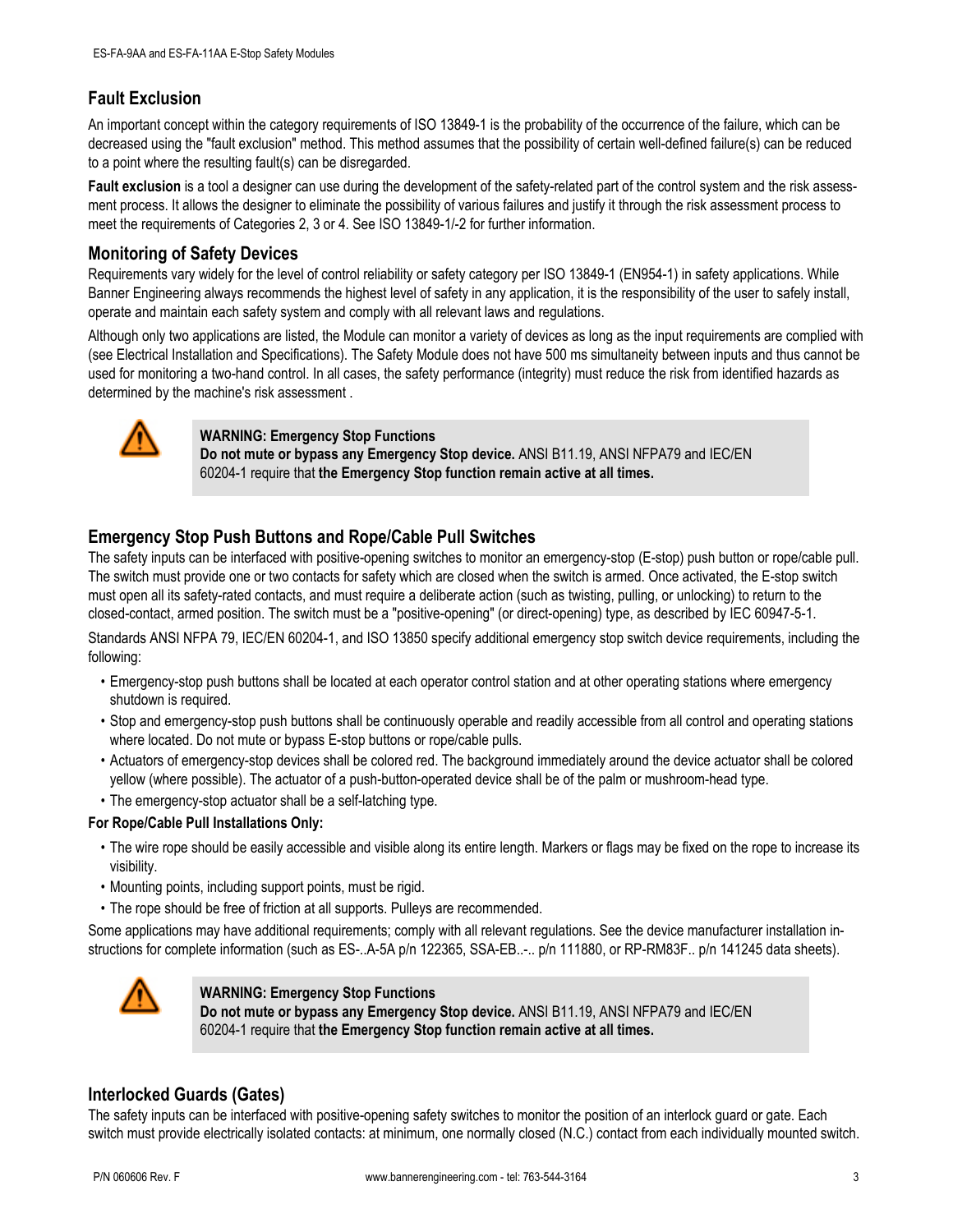The contacts must be of "positive-opening" (direct-opening) design, as described by IEC 60947- 5-1, with one or more normally closed contacts rated for safety. In addition, the switches must be mounted in a "positive mode," to move/disengage the actuator from its home position and open the normally closed contact when the guard opens.

In higher levels of safety performance, the design of a dual-channel coded magnetic switch typically uses complementary switching, in which one channel is open and one channel is closed at all times. **The inputs of the Safety Module do not support complementary switching, and thus should not be used with coded magnetic safety switches.**

The design and installation of the interlocked guard and the safety switches should comply with ANSI B11.19, ISO14119, and other applicable standards. See the device manufacturer installation instructions for complete information (such as GM-FA-10J p/n 60998, SI-LS83/-LS100 p/n 59622, or SI-HG63 p/n 129465 datasheets).

## **Mechanical Installation**

The Safety Module must be installed inside an enclosure.

It is not designed for exposed wiring. It is the user's responsibility to house the Safety Module in an enclosure with NEMA 3 (IEC IP54) rating, or better. The Safety Module mounts directly to standard 35 mm DIN rail.

**Heat Dissipation Considerations**. For reliable operation, ensure that the operating specifications are not exceeded. The enclosure must provide adequate heat dissipation, so that the air closely surrounding the Module does not exceed the maximum operating temperature stated in the Specifications. Methods to reduce heat build-up include venting, forced airflow (e.g., exhaust fans), adequate enclosure exterior surface area, and spacing between modules and other sources of heat.

## **Electrical Installation**



**WARNING: Shock Hazard and Hazardous Energy**

**Always disconnect power from the safety system (for example, device, module, interfacing, etc.) and the machine being controlled before making any connections or replacing any component.**

Electrical installation and wiring must be made by Qualified Personnel and must comply with the relevant electrical standards and wiring codes, such as the NEC (National Electrical Code), ANSI NFPA79, or IEC 60204-1, and all applicable local standards and codes.

**Lockout/tagout procedures may be required.** Refer to OSHA 29CFR1910.147, ANSI Z244-1, ISO 14118, or the appropriate standard for controlling hazardous energy.

It is not possible to give exact wiring instructions for a Safety Module that interfaces to a multitude of machine control configurations. The following guidelines are general in nature.

The Safety Module has no delay function. Its output relay contacts open within **25 milliseconds** after a safety input opens. This classifies the Safety Module as a functional stop "Category 0" control, as defined by ANSI NFPA 79 and IEC/EN 60204-1.

The safety inputs can be connected to:

- A +24V dc source that is switched by a hard/relay contact in single-channel hookup configuration, or
- Hard/relay contacts in a dual-channel hookup configuration using terminals S11-S12 and S21-S22.

### **Safety Input Device Hookup Options**

The operation of all dual-channel hookup options is concurrent, meaning that input channel 1 and input channel 2 must be in the same state in both the STOP and RUN condition, but with no simultaneity (i.e. timing) requirement between the channels.

The **dual-channel hookup configuration** is able to detect certain failures and faults, such as short circuits, that could result in a loss of the safety function. Once such a failure or fault is detected, the Safety Module will turn OFF (open) its safety outputs until the problem is fixed. This circuit can meet ISO 13849-1 Category 2, 3, or 4 requirements, depending on the safety rating and the installation of the safety input device. This circuit can detect a short circuit between channels or to another source of power, at a minimum, when the device is actuated.

A single device with redundant outputs that can fail in such a manner to lose the safety function, such as a single safety interlocking switch, can typically meet only a Category 2. See below for means to eliminate or minimize the possibility of failures and faults that could result in the loss of the safety function(s).

The **single-channel hookup configuration** cannot detect short circuits to secondary sources of +24V dc or detect the loss of the switching function of the safety input device (i.e., it is not redundant) and thus this circuit typically can meet only ISO 13849-1 Category 2.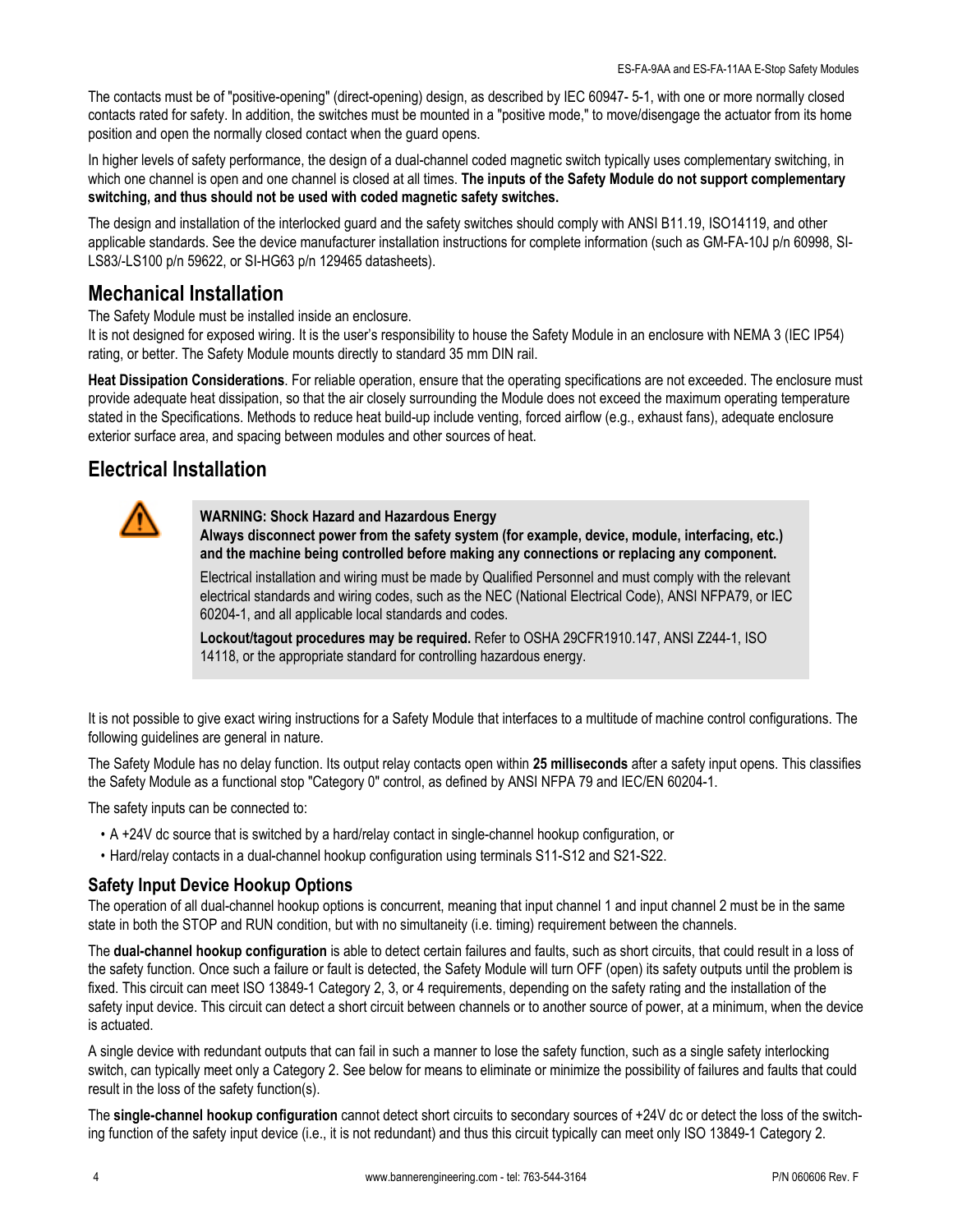It is recommended that in all circumstances the installation of the Safety Module and its associated safety input devices are installed to eliminate or minimize the possibility of failures and faults that could result in the loss of the safety function(s). Methods to eliminate or minimize the possibility of these failures include, but are not limited to:

- Physically separating interconnecting control wires from each other and from secondary sources of power.
- Routing interconnecting control wires in separate conduit, runs, or channels.
- Locating all elements (modules, switches, and devices under control) within one control panel, adjacent to each other, and directly connected with short wires.
- Properly installing multi-conductor cabling and multiple wires through strain-relief fittings. (Over-tightening of a strain-relief can cause short circuits at that point.)
- Using positive-opening components as described by IEC 60947-5-1 that are installed and mounted in a positive mode.
- Periodically checking the functional integrity / safety function and training operators, maintenance personnel, and others associated with the operation of the machine to recognize and immediately correct such failures.

If you have any questions about your intended use, please contact a Banner applications engineer.

### **Connection of Multiple Switches**

Connect the poles of multiple switches, such as e-stop switches, as shown in the figure at right. The switches are shown in the "armed" position with both contacts closed. Multiple switches connected to one Safety Module must be series connected (see figure at right and the warning, Multiple Switching Devices).



**Figure 2. Series Connection of Multiple E-stop Switches**



#### **WARNING: Multiple Switching Devices**

**Whenever two or more devices are connected to the same safety module (controller):**

- **Contacts of the corresponding pole of each switch must be connected together in series.** *Never connect the contacts of multiple switches in parallel.* Such a parallel connection defeats the switch contact monitoring ability of the Module and creates an unsafe condition which could result in serious injury or death.
- **Each device must be individually actuated (engaged), then released (or re-armed) and the safety module reset.** This allows the module to check each switch and its wiring to detect faults.

This check must be performed during the prescribed checkouts. **Failure to test each device individually in this manner could result in undetected faults and create an unsafe condition which could result in serious injury or death.**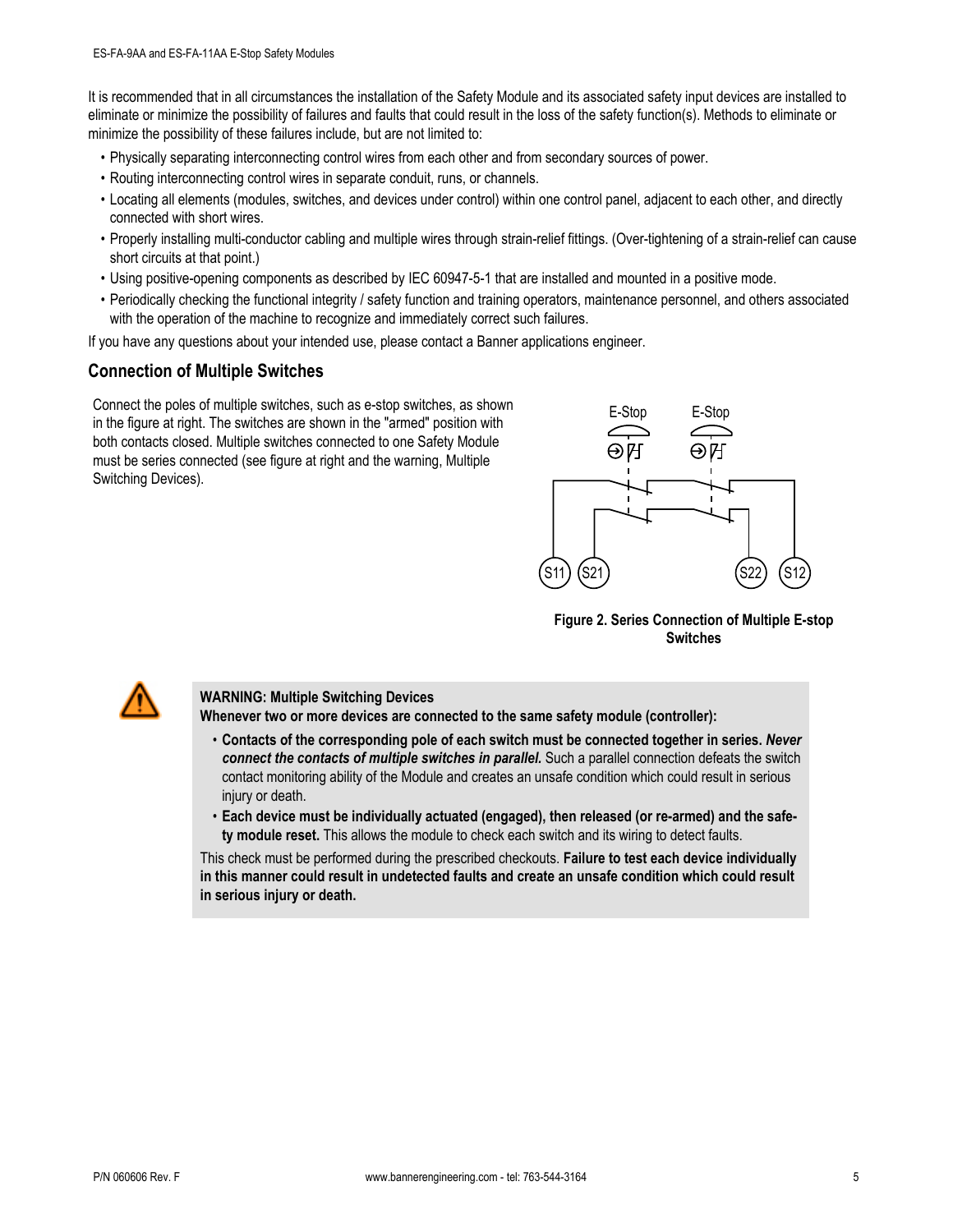### **Connection of Safety Switches**

The Safety Module may be used to monitor safety interlocking switches that determine the position of a guard or gate. To achieve Category 4 operation per ISO 13849-1 (EN 954-1), two positive-opening safety switches must operate concurrently when the guard or gate is opened.

The Safety Module verifies concurrent opening of two contacts – one from each safety switch. Reset of the Safety Module is not possible if one switch fails to open or if a short circuit between the safety interlocking switches occurs.



#### **Figure 3. Wiring using contacts from two safety switches**

### **Connection of Reset Switch**

The reset circuit switch can be any mechanical switch, such as a normally open momentary switch, or a two-position key switch. The reset switch must be capable of reliably switching 8 to 12V dc at 10 to 15 milliamps. As shown in the hookup drawings, the reset switch connects between Safety Module terminals S33 and S11.

The reset switch must be located outside of – and not be accessible from – the area of dangerous motion, and must be positioned so that any area of dangerous motion may be observed by the switch operator during the reset procedure. See warning below.



#### **WARNING: Reset Switch Location**

**All reset switches must be accessible only from outside, and in full view of, the hazardous area. Reset switches must also be out of reach from within the safeguarded space, and must be protected against unauthorized or inadvertent operation** (for example, through the use of rings or guards). If any areas are not visible from the reset switch(es), additional means of safeguarding must be provided. **Failure to do so could result in serious bodily injury or death.**

### **Automatic Reset Mode**

The Safety Module may be configured (via hookup) for automatic reset. If no MSC contacts are monitored, install a jumper between terminals S33 and S34. The Safety Module will reset (and its outputs energize) as soon as the switch returns to its armed (closed-contact) position.

Automatic reset is useful for some automated processes. However, if automatic reset is used, it is necessary to provide a means of preventing resumption of hazardous machine motion, until an alternate reset procedure is performed. The alternate procedure must include a reset/restart switch, located outside the area of dangerous motion, which is positioned so that any area of dangerous motion may be observed by the switch operator during the reset procedure. See Warning below.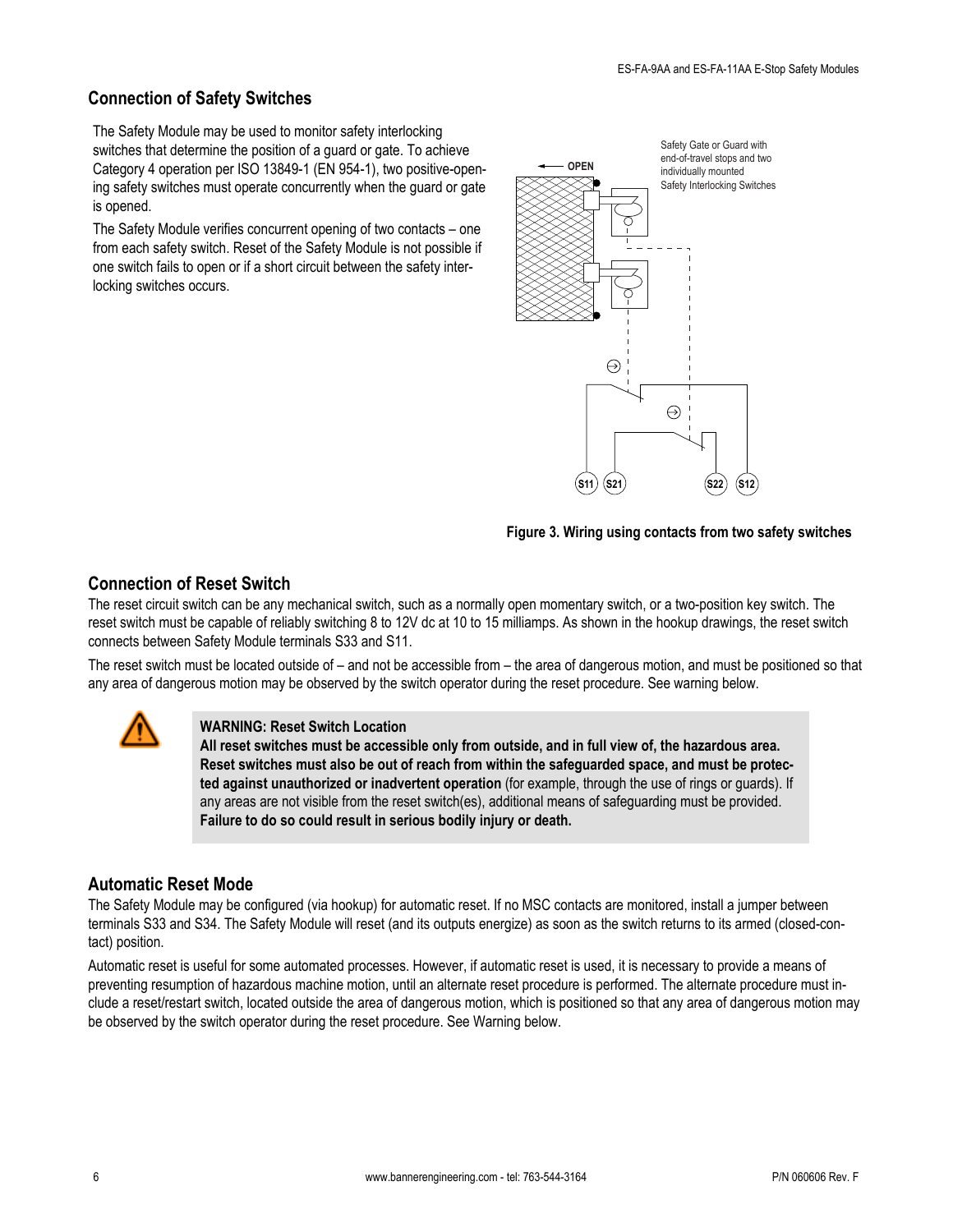

#### **WARNING: Reset Routine Required**

U.S. and international standards require that a reset routine be performed after clearing the cause of a stop condition (for example, arming an E-stop button, closing an interlocked guard, etc.). **Allowing the machine to restart without actuating the normal start command/device can create an unsafe condition which could result in serious injury or death.**

NOTE: The minimum time required for the Module to be in a STOP or OFF condition is 250 ms. This "recovery time" (OFF-state) is required for the internal circuitry of the Safety Module to normalize, allowing a reliable reset to occur. A lockout occurs if the Module is cycled too quickly. To clear the lockout, the Module must be recycled, meeting the minimum OFF time requirements.

### **Wiring**



**Figure 4. Dual-Channel E-Stop Applications**



**Figure 5. Single-Channel E-Stop Applications**

### **Connection to the Machine to be Controlled**

The machine hookup diagram shows a generic connection of the Safety Module's redundant output circuits to the master stop control elements (MSCs). An MSC is defined as an electrically powered device, external to the Safety Module, which stops the machinery being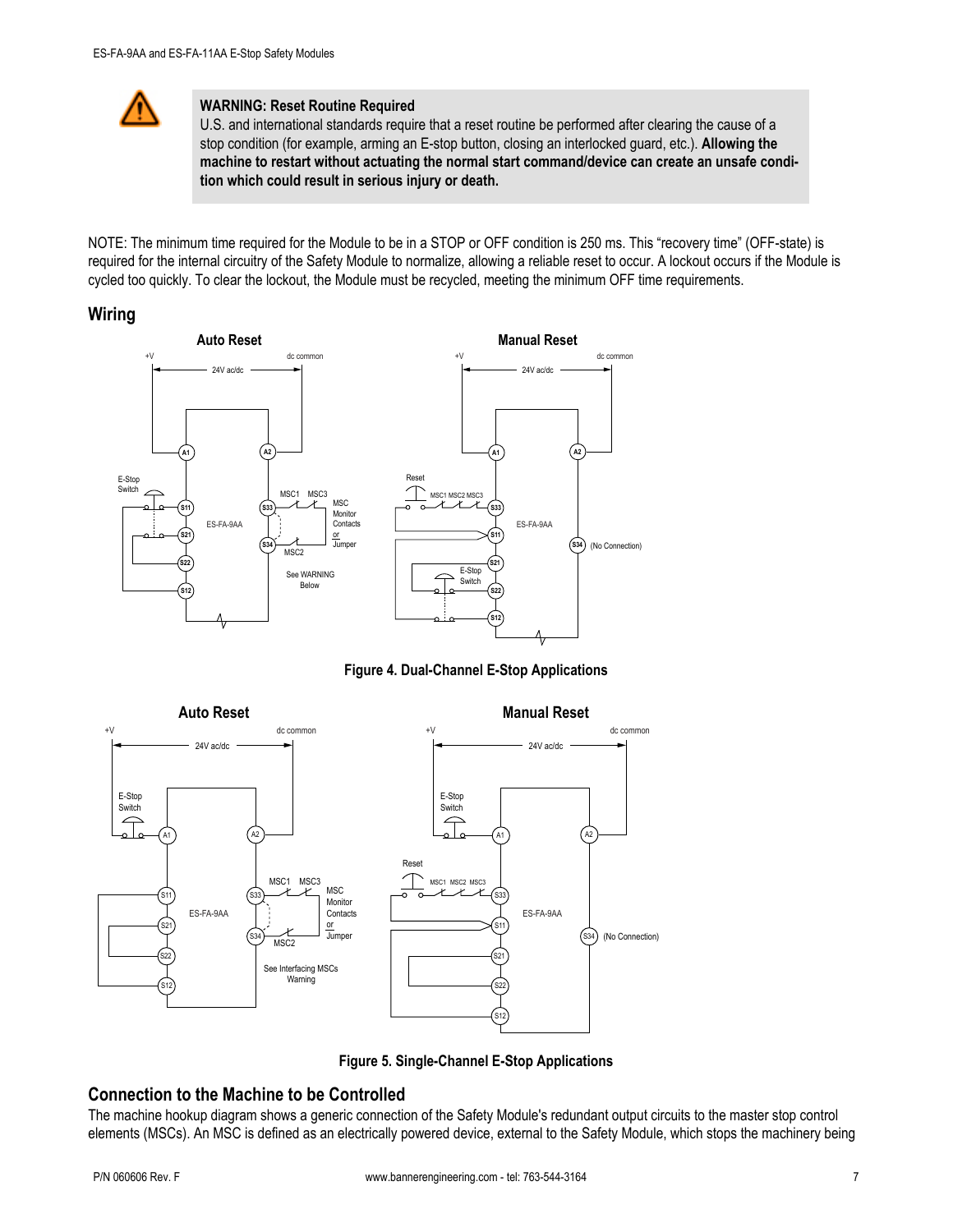<span id="page-7-0"></span>controlled by immediately removing electrical power to the machine and (when necessary) by applying braking to dangerous motion. This stopping action is accomplished by removing power to the actuator of either MSC.

### **External Device Monitoring**

To satisfy the requirements of Control Reliability (OSHA and ANSI), Category 3 and 4 of ISO 13849-1 (EN 954-1), the master stop control elements (MSCs) must each offer a normally closed, forced-guided (mechanically linked) monitor contact. Connect one normally closed monitor contact from each master stop control element as shown in the single-channel wiring diagrams.

In operation, if one of the switching contacts of either MSC fails in the energized condition, the associated monitor contact will remain open. Therefore, it will not be possible to reset the Safety Module. If no MSC-monitor contacts are monitored, a jumper must be installed as shown in the wiring diagrams. It is the user's responsibility to ensure that any single failure will not result in a hazardous condition and will prevent a successive machine cycle.

### **Overvoltage Category II and III Installations (EN 50178 and IEC 60664-1)**

The Safety Module is rated for Overvoltage Category III when voltages of 1V to 150V ac/dc are applied to the output relay contacts. It is rated for Overvoltage Category II when voltages of 151V to 250V ac/dc are applied to the output relay contacts and no additional precautions are taken to attenuate possible overvoltage situations in the supply voltage. The Module can be used in an Overvoltage Category III environment (with voltages of 151V to 250V ac/dc) if care is taken either to reduce the level of electrical disturbances seen by the Module to Overvoltage Category II levels by installing surge suppressor devices (e.g., arc suppressors), or to install extra external insulation in order to isolate both the Safety Module and the user from the higher voltage levels of a Category III environment.

**For Overvoltage Category III installations with applied voltages from 151V to 250V ac/dc applied to the output contact(s):** the Safety Module may be used under the conditions of a higher overvoltage category where appropriate overvoltage reduction is provided. Appropriate methods include:

- An overvoltage protective device
- A transformer with isolated windings
- A distribution system with multiple branch circuits (capable of diverting energy of surges)
- A capacitance capable of absorbing energy of surges
- A resistance or similar damping device capable of dissipating the energy of surges

When switching inductive ac loads, it is good practice to protect the Safety Module outputs by installing appropriately-sized arc suppressors. However, if arc suppressors are used, they must be installed across the load being switched (e. g., across the coils of external safety relays), and never across the Safety Module's output contacts (see WARNING, Arc Suppressors).

### **Auxiliary Monitor Contact (Model ES-FA-11AA Only)**

The action of the auxiliary monitor contact, terminals 31-32, inversely "follows" the action of the safety outputs. The 31-32 auxiliary monitor contact is to be used only for control functions that are NOT safety-related. A typical use is to communicate the status of the Safety Module output to a programmable logic controller (PLC).



### **WARNING: Interfacing MSCs**

NEVER wire an intermediate device(s) (for example, PLC, PES, PC) between the Safety Module outputs and the Master Stop Control Element it switches in such a manner that in the event of a failure there is a loss of the safety stop command, OR in such a manner that the safety function can be suspended, overridden, or defeated, unless accomplished with the same or greater degree of safety.

Whenever forced-guided, mechanically linked relays are added as intermediate switching devices, a normally closed (N.C.) forced-guided monitor contact from each relay must be added to the series feedback loop between Safety Module terminals S31 and S32.



#### **WARNING: Wiring of Arc Suppressors**

**If arc suppressors are used, they MUST be installed as shown** across the actuator coil of the stop control elements (MSCs or MPCEs). **NEVER install suppressors directly across the output contacts of the Safety Device or Module.** It is possible for suppressors to fail as a short circuit. If installed directly across the output contacts, **a short-circuited suppressor will create an unsafe condition which could result in serious injury or death.**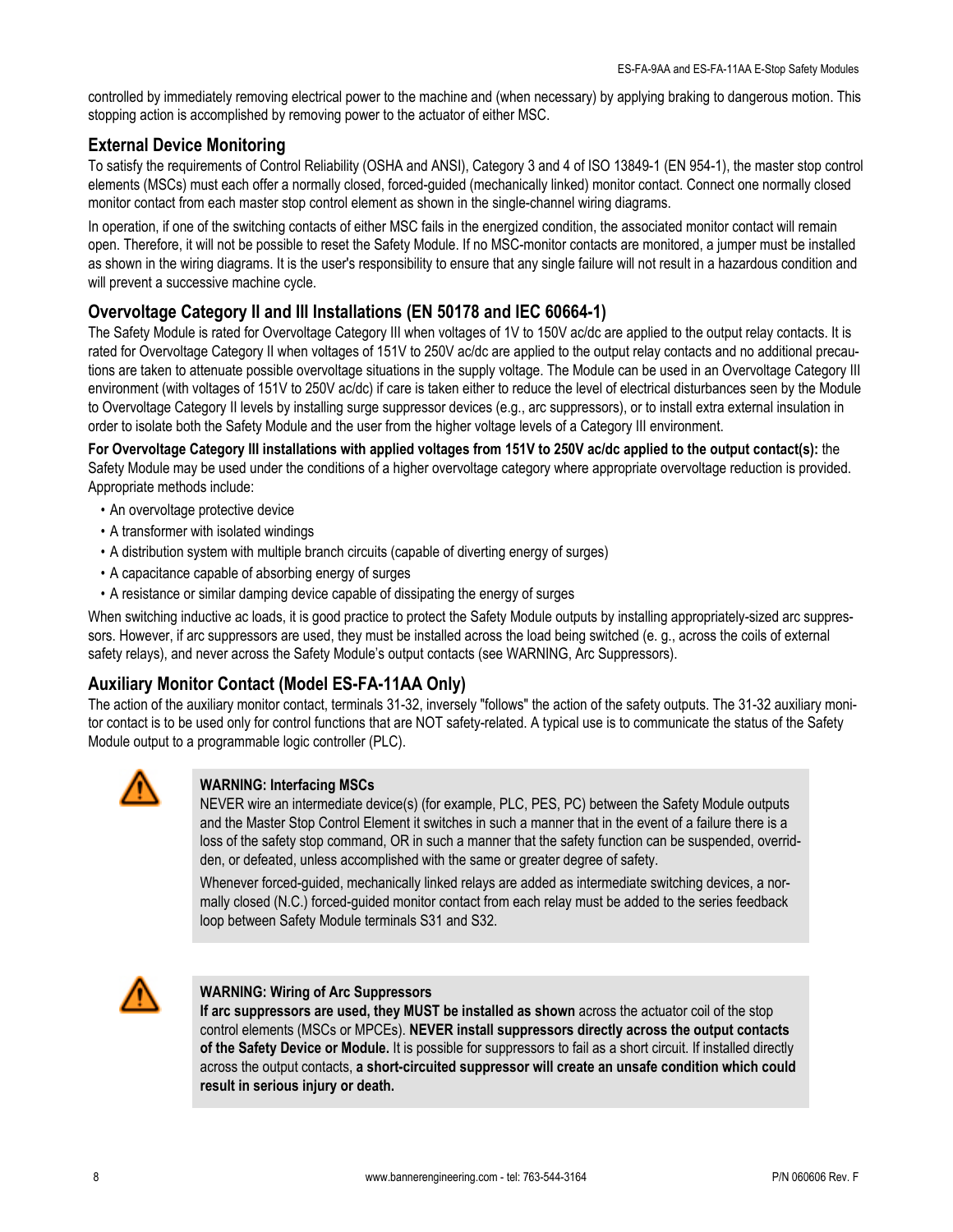

**Figure 6. Machine Control Circuit Connections**

## **Initial Checkout Procedures**



#### **CAUTION: Disconnect Power Prior to Checkout**

**Before performing the initial checkout procedure, make certain all power is disconnected from the machine to be controlled.**

Dangerous voltages may be present along the Safety Module wiring barriers whenever power to the machine control elements is ON. **Exercise extreme caution whenever machine control power is or may be present. Always disconnect power to the machine control elements before opening the enclosure housing of the Safety Module.**

- 1. Remove power from the machine control elements.
- 2. Ensure the safety device is in a STOP or "open-contact" state (e.g., actuate the E-stop switch to open its contacts).
- 3. Apply power to the Safety Module at terminals A1 and A2 (see wiring diagrams). Verify that only the Input Power indicator (see *[Figure](#page-1-0) [1. Features and Terminals](#page-1-0)* on page 2) is ON. If either input channel 1 (K1) or input channel 2 (K2) indicators are ON at this point, disconnect the input power and check all wiring. Return to step 2 after the cause of the problem has been corrected.
- 4. Reset or otherwise cause the safety device to reach an ON or "closed-contact" state (e.g., arm the E-stop switch to close its contacts).

Automatic reset: Ch1 (K1) and Ch2 (K2) indicators should come ON, and the safety output contacts should close.

Manual reset: From an open condition, close the reset switch for approximately ¼ second, and then re-open. The Ch1 (K1) and Ch2 (K2) indicators should both come ON steady at this time. If either indicator comes ON before the reset switch is opened, disconnect the input power and check all wiring. Return to step 2 after correcting the problem.

- 5. Cause the safety device to generate a STOP or "open-contact" state (e.g., actuate the E-stop switch to open its contacts). The Ch1 (K1) and Ch2 (K2) indicators should turn OFF simultaneously. If either indicator remains ON, disconnect the input power and check all wiring. Return to step 2 after the cause of the problem has been corrected.
- 6. If more than one safety device is series-connected to the Safety Module, run the above checkout procedure individually for EACH device.
- 7. Close and secure the enclosure in which the Safety Module is mounted. Apply power to the machine control elements and perform the Periodic Checkout Procedure.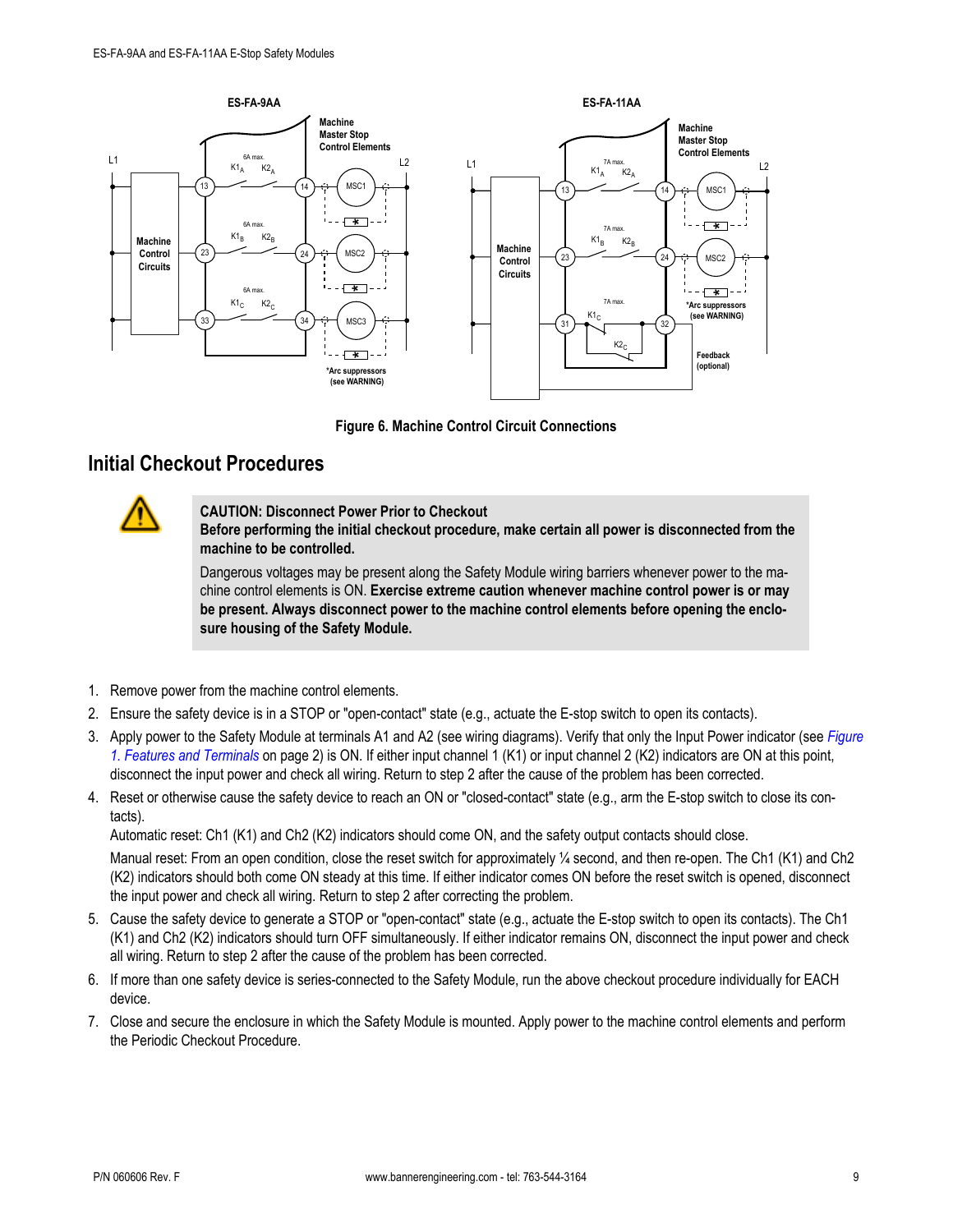

#### **WARNING: Multiple Safety Devices**

**When two or more safety devices are used, each device must be individually actuated, causing a STOP or open-contact condition, then reset/rearmed and the Safety Module reset** (if using manual reset mode). This allows the monitoring circuits to check each device and its wiring to detect faults. **Failure to test each device individually in this manner could result in undetected faults and create an unsafe condition which could result in serious injury or death.**

## **Periodic Checkout Procedure**

The functioning of the Safety Module and the device(s) connected to it must be verified on a regular periodic basis to ensure proper operation (see also the machine manufacturer's recommendations).

- 1. With the machine running, cause the safety device to generate a STOP or "open-contact" state (e.g., actuate the E-stop switch to open its contacts). Verify that the machine stops.
- 2. Reset or otherwise cause the safety device to reach an ON or "closed-contact" state. Verify that the machine does not restart.
- 3. If using manual reset mode, close and then open the reset switch within 3 seconds. Verify that the machine can be restarted by normal initiation.
- 4. If more than one safety device is series-connected to the Safety Module, run the above checkout procedure individually for EACH device.

## **Repairs**

**Do not attempt any repairs to the Module. It contains no field-replaceable components.** Return it to the factory for warranty repair or replacement by contacting Banner Factory Application Engineering. They will attempt to troubleshoot the system from your description of the problem. If they conclude a component is defective, they will issue a return merchandise authorization (RMA) number for your paperwork and give you the proper shipping address.

**Pack the Module carefully. Damage that occurs in return shipping is not covered by warranty.**



#### **CAUTION: Abuse of Module After Failure**

If an internal fault has occurred and the Module will not reset, **do not tap, strike, or otherwise attempt to correct the fault by a physical impact to the housing.** An internal relay may have failed in such a manner that its replacement is required.

**If the Module is not immediately replaced or repaired, multiple simultaneous failures may accumulate such that the safety function can not be guaranteed.**

## **Specifications**

| <b>Power</b>                                                                                                               | General                                                                                                                                  |
|----------------------------------------------------------------------------------------------------------------------------|------------------------------------------------------------------------------------------------------------------------------------------|
| <b>Supply Voltage and Current</b>                                                                                          | <b>Indicators</b>                                                                                                                        |
| 24V dc ±10% (SELV-rated supply according to EN IEC<br>60950, NEC Class 2)                                                  | 3 green LED indicators: Power ON, K1 energized, K2<br>energized                                                                          |
| 24V ac ±10%, 50/60Hz (NEC Class 2-rated transform-                                                                         | <b>Construction</b>                                                                                                                      |
| er)<br>Power consumption: approx. 2W/2VA                                                                                   | Polycarbonate housing. Rated NEMA 1, IEC IP40; Ter-<br>minals IP20                                                                       |
| <b>Overvoltage Category</b>                                                                                                | <b>Mounting</b>                                                                                                                          |
| Output relay contact voltage of 1V to 150V ac/dc: cate-<br>gory III<br>Output relay contact voltage of 151V to 250V ac/dc: | Mounts to standard 35 mm DIN rail track. Safety Mod-<br>ule must be installed inside an enclosure rated NEMA<br>3 (IEC IP54), or better. |
| category III, if appropriate overvoltage reduction is pro-                                                                 | <b>Vibration Resistance</b>                                                                                                              |
| vided, as described in Overvoltage Category II and III<br>Installations (EN 50178 and IEC 60664-1) on page 8.              | 10 to 55Hz @ 0.35 mm displacement per IEC<br>60068-2-6                                                                                   |
| <b>Pollution Degree</b>                                                                                                    |                                                                                                                                          |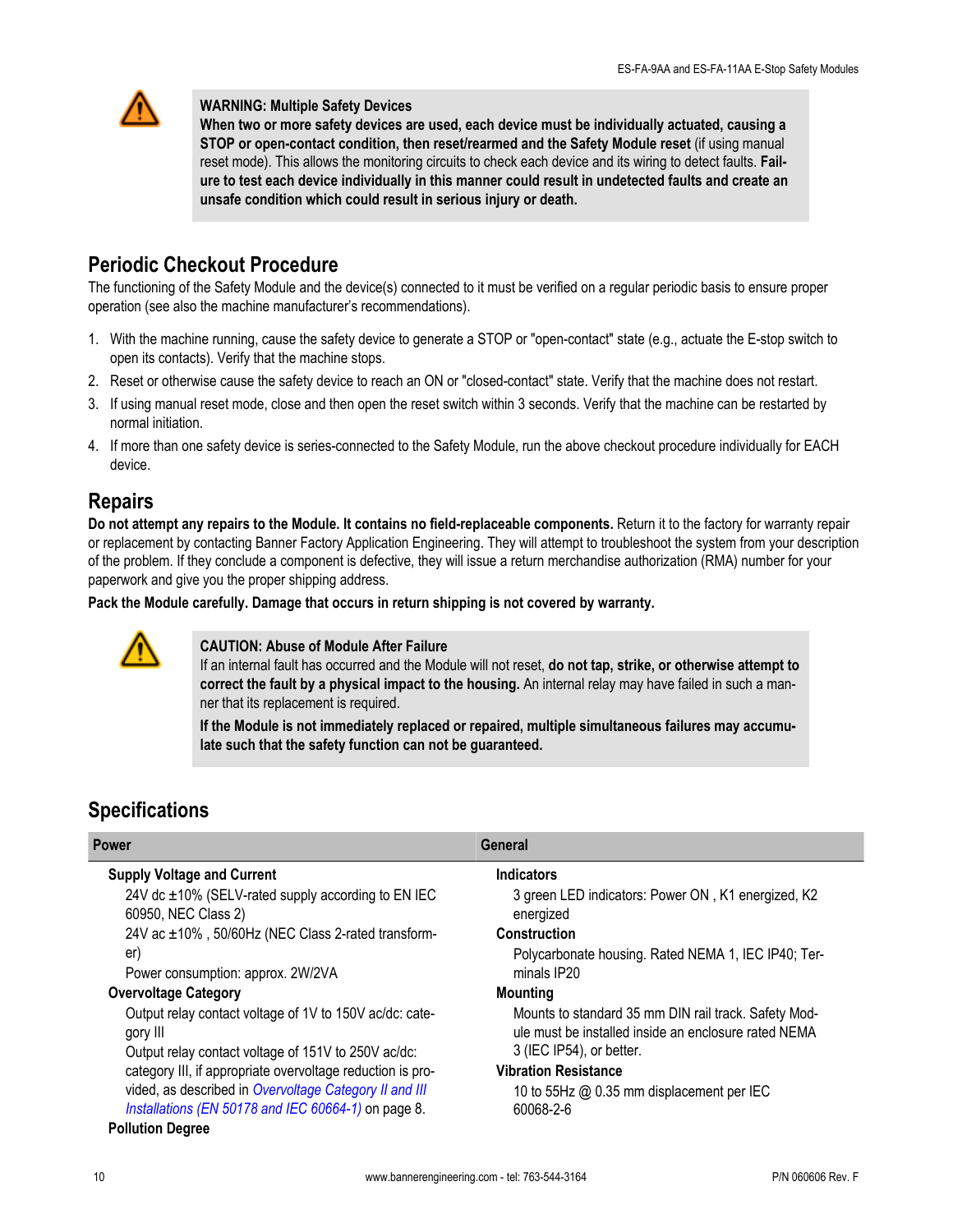| <b>Power</b>                                                   | General                                                                   |
|----------------------------------------------------------------|---------------------------------------------------------------------------|
|                                                                | <b>Operating Conditions</b>                                               |
| <b>Supply Protection Circuitry</b>                             | Temperature: $0^\circ$ to +50 $^\circ$ C (+32 $^\circ$ to 122 $^\circ$ F) |
| Protected against transient voltages and reverse polari-<br>tv | Max. Relative Humidity: 90% @ +50°C (non-condens-<br>ing)                 |

#### **Output Configuration**

#### **Output Configuration**

ES-FA-9AA: 3 normally open (N.O.) output channels ES-FA-11AA: 2 normally open (N.O.) output channels and 1 normally closed (N.C.) auxiliary output

#### **Contacts**

AgNi, 5 μm gold-plated

**Low Current Rating**: The 5 μm gold-plated contacts allow the switching of low current/low voltage. In these low-power applications, multiple contacts can also be switched in series (e.g., "dry switching"). To preserve the gold plating on the contacts, do not exceed the following max. values at any time:

|         | <b>Minimum</b> | <b>Maximum</b> |
|---------|----------------|----------------|
| Voltage | 1V ac/dc       | 60V            |
| Current | 5 mA ac/dc     | 300 mA         |
| Power   | 5 mW (5 mVA)   | 7 W (7 VA)     |

#### **Mechanical life**

> 20,000,000 operations

**Electrical life (switching cycles of the output contacts, resistive load)**

150,000 cycles @ 1,500 VA; 1,000,000 cycles @ 450 VA; 2,000,000 cycles @ 250 VA; 5,000,000 cycles @ 125 VA

NOTE: Transient suppression is recommended when switching inductive loads. Install suppressors across load. Never install suppressors across output contacts (see Wiring of Arc Suppressors warning in *[Auxiliary Monitor Contact \(Model ES-FA-11AA Only\)](#page-7-0)* on page 8).

#### **Input Requirements**

Safety input switch: Dual-Channel (contacts) hookup – 10 to 20 mA steady state @ 12V dc. NOTE: Inputs are designed with a brief contact-cleaning current of 100 mA when initially closed.

Safety input switch: Single-Channel hookup – 40 to 100 mA @ 24V ac/dc +/- 10%; 50/60 Hz

Reset switch: 20 mA @ 12V dc, hard contact only

**Minimum OFF-State Recovery Time**

250 ms

Each normally open output channel is a series connection of contacts from two forced-guided (mechanically linked) relays, K1-K2. The normally closed Aux. output channel of the ES-FA-11AA is a parallel connection of contacts from two forced-guided relays, K1- K2.

**High Current Rating**: If higher loads must be switched through one or more of the contacts, the minimum and maximum values of the contact(s) changes to:

|         | <b>Minimum</b>   | <b>Maximum</b>                                              |
|---------|------------------|-------------------------------------------------------------|
| Voltage | 15V ac/dc        | $250V$ ac/dc                                                |
| Current | 30 mA ac/dc      | ES-FA-9AA: 6A<br><b>ES-FA-11AA: 7A</b>                      |
| Power   | 0.45 W (0.45 VA) | ES-FA-9AA: 200 W (1,500 VA)<br>ES-FA-11AA: 200 W (1,750 VA) |

#### **Output Response Time**

25 milliseconds typical

#### **Design Standards**

Cat. 4 PL e per EN ISO 13849-1; SIL 3 per IEC 61508 and IEC 62061

**Certifications**

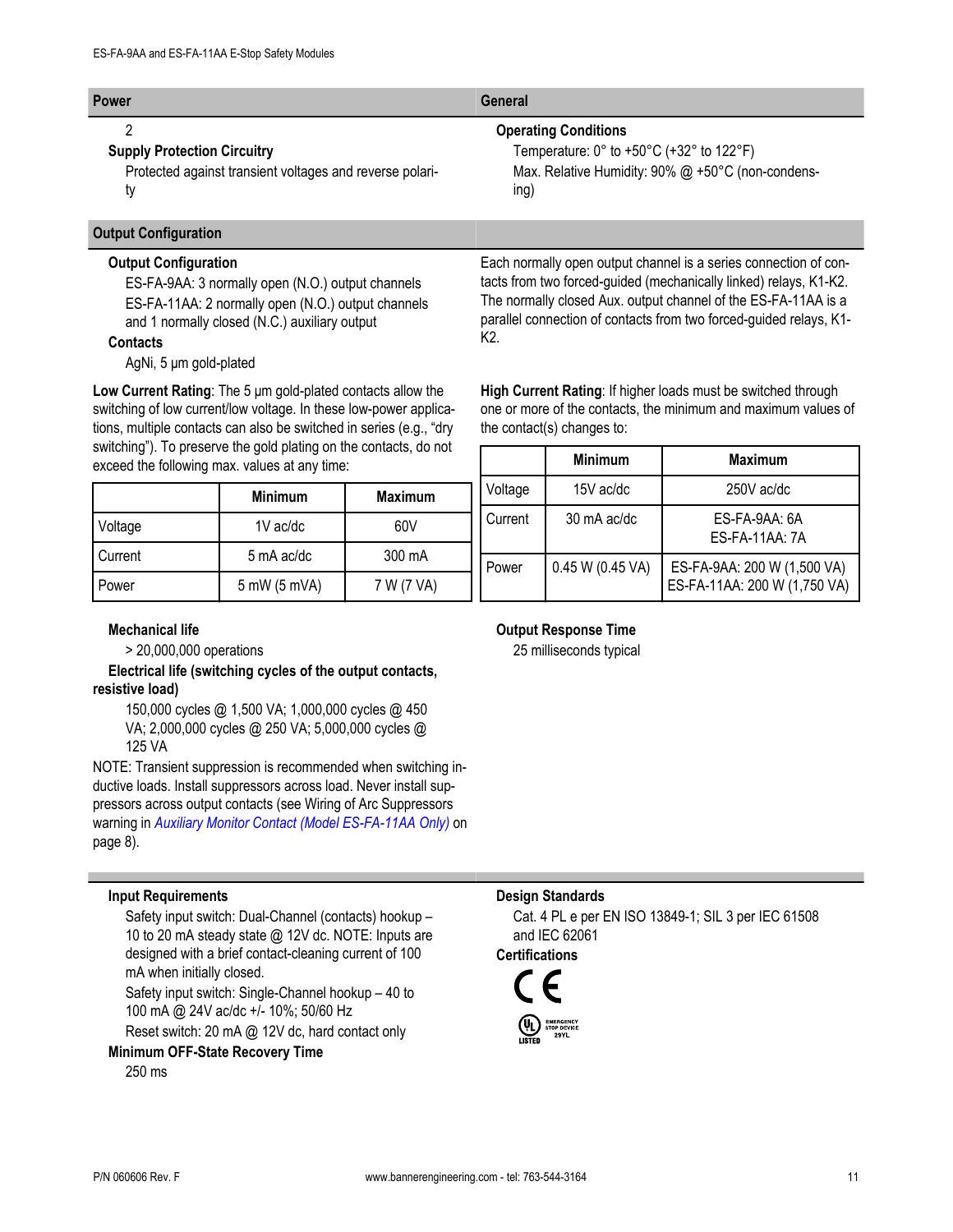### **Dimensions**



**Figure 7. Product Label — Model ES-FA-9AA Shown**

## **EC Declaration of Conformity**

Banner Engineering Corp. 9714 Tenth Avenue North Minneapolis, MN 55441-5019 USA

We herewith declare that ES-FA-9AA and ES-FA-11AA Emergency Stop Modules for industrial control are in conformity with the provisions of the Machinery Directive (Directive 98/37/EEC), and all essential Health and Safety Requirements have been met.

R. Eagle / Engineering Manager Banner Engineering Corp. 9714 Tenth Avenue North Minneapolis, MN 55441-5019 USA

Date: 17 Aug 2009 Date: 17 Aug 2009

P. Mertens / Managing Director Banner Engineering Europe Park Lane, Culliganlaan 2F 1831 Diegem, Belgium

Download the complete EC Declaration of Conformity as a PDF file at *[www.bannerengineering.com/ESmodule](http://www.bannerengineering.com/ESmodule)*

## **Banner Engineering Corp Limited Warranty**

Banner Engineering Corp. warrants its products to be free from defects in material and workmanship for one year following the date of shipment. Banner Engineering Corp. will repair or replace, free of charge, any product of its manufacture which, at the time it is returned